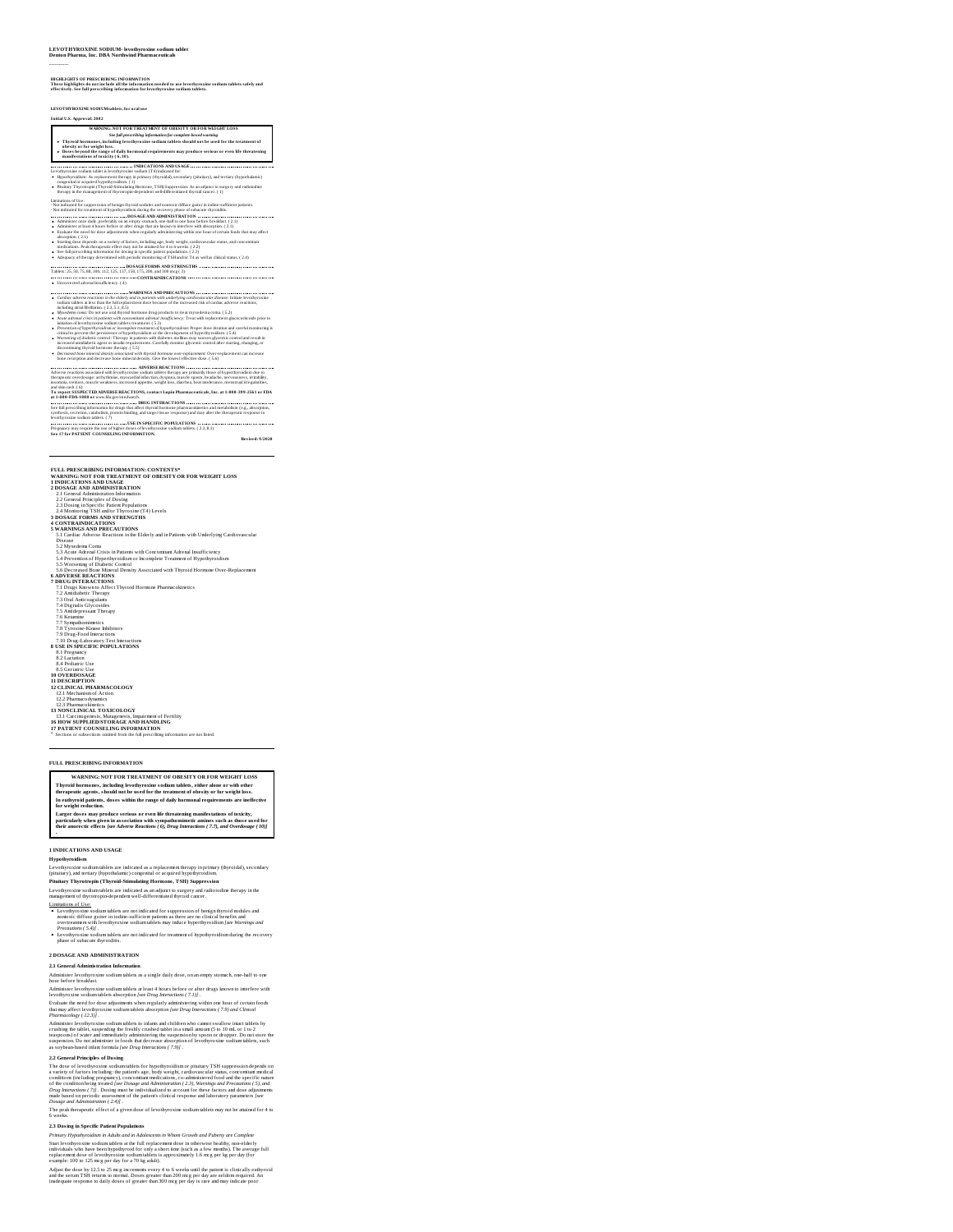tion, drug interactions, or a combination of these factors

For elderly patients or patients with underlying cardiac disease, start with a dose of 12.5 to 25 mcg per<br>day. Increase the dose every 6 to 8 weeks, as needed until the patient is clinically euthyroid and the<br>serum TSH ret

In patients with severe longstanding hypothyroidism, start with a dose of 12.5 to 25 m;g per day. Adjust<br>the dose in 12.5 to 25 m;g increments every 2 to 4 weeks until the patient is clinically euthyroid and the<br>serum TSH

Secondary or Terriary Hypothyroidson<br>Secondary or Terriary Hypothyroidson and the full replacement dose in otherwise healthy, non-elderly<br>individuals. Start with a lower dose in elderly positests, pointers, with unterlying

Pediaric Dosage - Congenital or Acquired Hypodyrosidsm<br>The recommended daily dose of levels/rovate sodium tablets in pediaric patients with hypodyroaidsm<br>is based on body weight and changes with age as described in Table 1

| Table 1. Levothyroxine Sodium Tablets Dosing Guidelines for Pediatric Hypothyroidism |                               |
|--------------------------------------------------------------------------------------|-------------------------------|
| AGE                                                                                  | Daily Dose Per Kg Body Weight |
| 0 to 3 months                                                                        | 10 to 15 mcg/kg/day           |
| 3 to 6 months                                                                        | 8 to 10 mcg/kg/day            |
| 6 to 12 months                                                                       | 6 to 8 mcg/kg/day             |
| 1 to 5 years                                                                         | 5 to 6 mcg/kg/day             |
| 6 to 12 years                                                                        | 4 to 5 mcg/kg/day             |
| Greater than 12 years but growth and puberty incomplete                              | 2 to 3 mcg/kg/day             |
| Growth and puberty complete                                                          | 1.6 mcg/kg/day                |

Growth and puberty complete<br>\* The dose should be adjusted based on clinical response and laboratory parameters [see Dosage and Administration (<br>2.4 ) and Use in Specific Populations ( 8.4 )].

Newborns (0 to 3 months) at risk for cardiac failure: Consider a lower starting dose in newborns at risk<br>for cardiac failure. Increase the dose every 4 to 6 weeks as needed based on clinical and laboratory<br>response.

Children at risk for hyperactivity: To minimize the risk of hyperactivity in children, start at one-fourth the<br>recommended full replacement dose, and increase on a weekly basis by one-fourth the full<br>recommended replacemen

Proposition of productions in the state of the state of the state and the state and the presence in the state and the state and the state in the state in the state in the state in the state in the state in the state in th

Assess the adequacy of therapy by periodic assessment of laboratory tests and clinical evaluation.<br>Persistent clinical and laboratory evidence of hypothyroidism despite an apparent adequate replacement<br>dose of levothyroxin

Adults<br>In adult patients with primary hypothyroidism, monitor serum TSH levels after an interval of 6 to 8<br>veeks after any change in dose. In patients on a stable and appropriate replacement dose, evaluate<br>clinical and bio

Pediants<br>as the matrix of the competent of the product and the state of the competent of the state of the competent<br>and the state of the state of the state of the state of the state of the<br>state weeks after the initiation

While the general ainto therapy is to normalize the serum TSH level, TSH may not normalize in some<br>painters due to in neuro hypothyroidism canning a resenting of pluttary-flyroid feedback. Failure of the<br>painters due to in

### **3 DOSAGE FORMS AND STRENGTHS**

Levothyroxine sodium tablets USP are round, colored, scored and debossed with following debossing details on one side and break-line on other side. They are supplied as follows:

| <b>Tablet Strength</b> | <b>Tablet Color/Shape</b> | <b>Debossing Details</b> |
|------------------------|---------------------------|--------------------------|
| 25 meg                 | Peach/Round               | 1.15                     |
| $50$ meg               | White/Round               | L16                      |
| 75 mcg                 | Violet/Round              | 1.17                     |
| $88$ mcg               | Olive/Round               | 1.19                     |
| $100$ meg              | <b>Yellow/Round</b>       | 1.20                     |
| $112$ meg              | Rose/Round                | 1.21                     |

125 mcg 122 137 mcg Turquoise/Round L23 150 mcg Blue/Round L24 175 mcg L25 200 mcg L26

300 mcg Green/Round L27 **4 CONTRAINDICATIONS**

Levothyroxine sodium tablets are contraindicated in patients with uncorrected adrenal insufficiency *[see Warnings and Precautions ( 5.3)]* .

**5 WARNINGS AND PRECAUTIONS**

5.1 Cardiac Adverse Reactions in the Elderly and in Patients with Underlying Cardiovascular<br>Disease

Over-treamment with levothyroxine may cause an increase in heart rate, cardiac wall thickness, and<br>cardiac contractility and may precipitate angina or arrhythmias, particularly in patients with<br>cardiovascular disease and i

disease [see Dosage and Administration (2.3), Use in Specific Populations (8.5)] .<br>Monitor for cardiac arrhythmiss during surgical procedures in patients with coronary artery disease<br>lecciving suppressive levothyroxine sod If cardiac symptoms develop or worsen, reduce the levothyroxine sodium tablets dose or withhold for<br>one week and restart at a lower dose.

### **5.2 Myxedema Coma**

Myxedema coma is a life-dreatering emergency characterized by poor circulation and hypometabolism,<br>and may result in unpredictable absorption of levothyroxine sodium from the gastrointestinal tract. Use<br>of oral shyroid hor

5.3 Acute Adrenal Crisis in Patients with Concomitant Adrenal Insufficiency<br>Thyroid hormore increases meabolic clearance of glucecorricoids. Initiation of thyroid hormore<br>therapy prior to initiating glucecorticoid therapy

5.4 Prevention of Hyperubyrosis<br>Level and the content of the content of the content of the content of the content<br>Level projection is continued by the content of the content of the content of<br>the content of the content of

5.5 Worsening of Diabetic Control<br>Addition of levolnyroxine therapy in patients with diabetes mellitus may worsen glycemic control and<br>result in increased antidiabetic agent or insulin requirements. Carefully monitor glyce

**5.6 Decreas ed Bone Mineral Density Associated with Thyroid Hormone Over-Replacement** Increased bone resorption and decreased bone miseral density may occur as a result of levodynoxies<br>over-replacement, particularly in post-mempataal women. The increased bone resorption may be<br>associated with increased seru

### **6 ADVERSE REACTIONS**

Adverse reactions associated with levothy<br>roxies documentalism due to the rapid property of the comparison of the<br>property of the comparison of the comparison of the comparison of the<br>property include the following:<br>
Cont

- 
- insomia<br>incomia<br>Afonciolodedul: tremors, maccle weakness, muscle spasm<br>failure, anglus, myocardial infaction, cardiac arress;<br>incomia del polo anglus anglus anglus anglus anglus anglus anglus anglus anglus anglus anglus<br>Re
- 
- 
-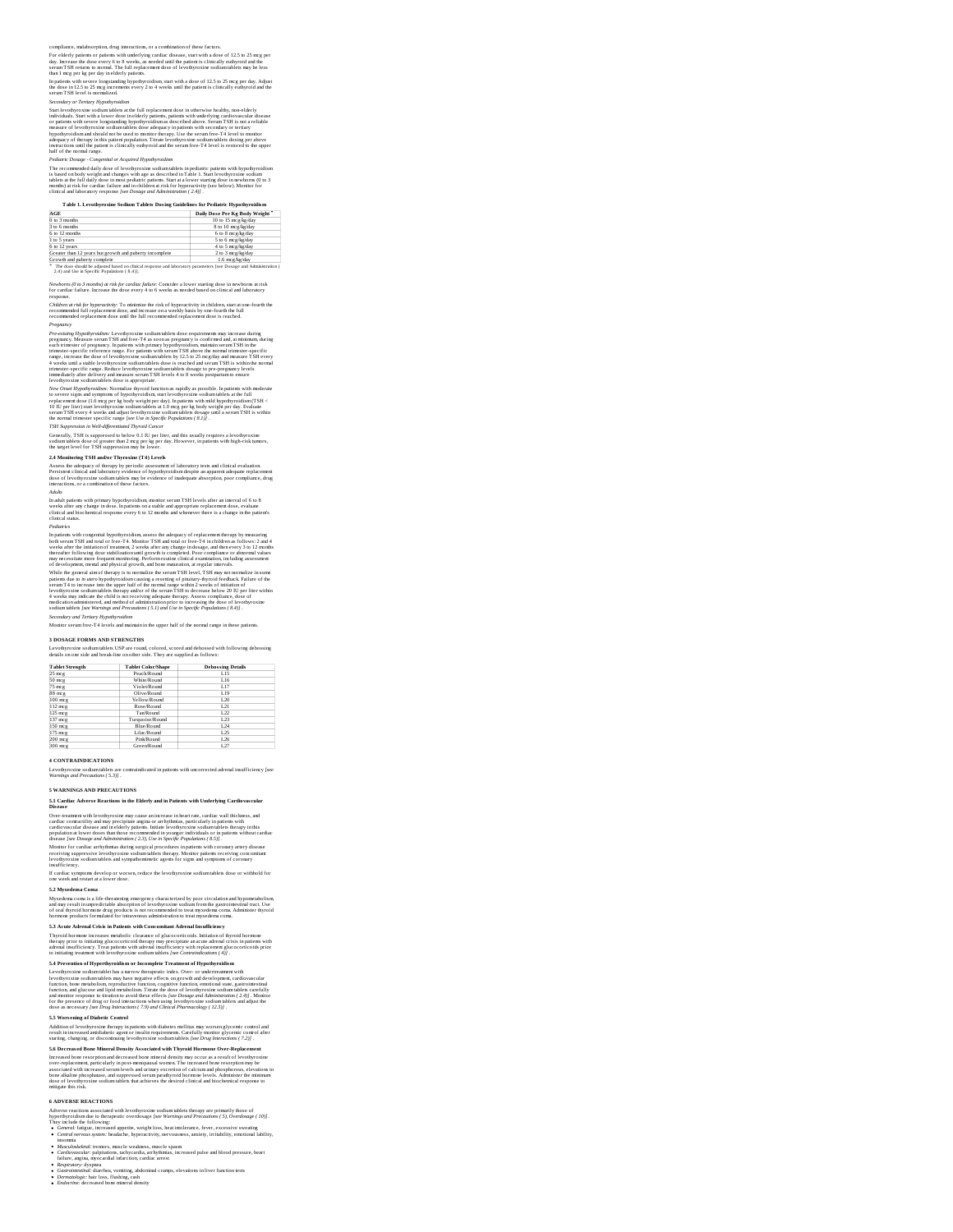Seizures have been reported rarely with the institution of levothyroxine therapy. **Advers e Reactions in Children**

Pseudotumor cerebri and slipped capital femoral epiphysis have been reported in children receiving<br>levothyroxine therapy. Overtreatment may result in craniosynostosis in infants and premature closure of<br>the epiphyses in ch

Hypersensitivity reactions to inactive ingredienss have occurred in patients treated with thyroid<br>hormone products. These include urticaria, pruritus, skin rash, flushing, angioedema, various<br>gastrointestinal symptoms (abd

**7 DRUG INTERACTIONS**

7**.1 Drugs Known to Affect Thyroid Hormone Pharmacokinetics**<br>Many drugs can exert effects on thyroid hormone pharmacokinetics and metabolism (e.g., absorption,<br>symbesis, secretion, catabolism, protein binding, and target t

|                                                                                                                                     | Table 2. Drugs That May Decrease T4 Absorption (Hypothyroidism)\                                                                                                                                                              |
|-------------------------------------------------------------------------------------------------------------------------------------|-------------------------------------------------------------------------------------------------------------------------------------------------------------------------------------------------------------------------------|
|                                                                                                                                     | Potential impact: Concurrent use may reduce the efficacy of levothyroxine sodium tablets by binding and delaying or preventing absorption, potentially resulting in hypothyroidism.                                           |
| Drug or Drug Class                                                                                                                  | Effect                                                                                                                                                                                                                        |
| Calcium Carbonate<br>Ferrous Sulfate                                                                                                | Calcium carbonate may form an insoluble chelate with levothyroxine, and ferrous sulfate likely forms a ferric-thyroxine complex. Administer levothyroxine sodium tablets at least 4 hours apart from these agents.            |
| Orlistat                                                                                                                            | Monitor patients treated concomitantly with orlistat and levothyroxine sodium tablets for changes in thyroid function.                                                                                                        |
| <b>Bile Acid Sequestrants</b><br>-Colesevelam<br>-Cholestyramine<br>-Colestipol<br>Ion Exchange Resins<br>-Kayexalate<br>-Sevelamer | Bile acid sequestrants and ion exchange resins are known to decrease levothyroxine absorption. Administer levothyroxine sodium tablets at least 4 hours prior to these drugs or monitor TSH levels.                           |
| Other drugs:<br>Proton Pump Inhibitors<br>Sucralfate<br>Antacids<br>Aluminum & Magnesium Hydroxides<br>- Simethicone                | Gastric acidity is an essential requirement for adequate absorption of levothyroxine. Sucralfate, antacids and proton pump inhibitors may cause hypochlorhydria, affect intragastric pH, and reduce levothyroxine absorption. |

Table 3. Drugs That May Alter T4 and Triiodothyronine (T3) Serum Transport Without Affecting Free Thyroxine (FT4) Concentration (Euthyroidism)

| Drug or Drug Class             | Effect                                                                                                                                                                                                                         |
|--------------------------------|--------------------------------------------------------------------------------------------------------------------------------------------------------------------------------------------------------------------------------|
| Clofibrate                     | These drugs may increase serum thyroxine-binding globulin (TBG) concentration.                                                                                                                                                 |
| Estrogen-                      |                                                                                                                                                                                                                                |
| containing oral contraceptives |                                                                                                                                                                                                                                |
| Estrogens (oral)               |                                                                                                                                                                                                                                |
| Heroin/Methadone               |                                                                                                                                                                                                                                |
| 5-Fluorouracil                 |                                                                                                                                                                                                                                |
| Mitotane                       |                                                                                                                                                                                                                                |
| Tamoxifen                      |                                                                                                                                                                                                                                |
|                                | Androgens / Anabolic Steroids These drugs may decrease serum TBG concentration.                                                                                                                                                |
| Asparaginase                   |                                                                                                                                                                                                                                |
| Glucocorticoids                |                                                                                                                                                                                                                                |
| Slow-Release Nicotinic Acid    |                                                                                                                                                                                                                                |
|                                | Potential impact (below): Administration of these agents with levothyroxine sodium tablets results in an initial transient increase in FT4. Continued administration results in a decrease in serum T4 and normal FT4 and TSH  |
| Salicylates (> 2 g/day)        | Salicylates inhibit binding of T4 and T3 to TBG and transthyretin. An initial increase in serum FT4 is followed by return of FT4 to normal levels with sustained therapeutic serum salicylate concentrations, although total T |
| Other drugs:                   | These drugs may cause protein-binding site displacement. Furosemide has been shown to inhibit the protein binding of T4 to TBG and albumin, causing an increase free T4 fraction in serum. Furosemide connetes for T4-         |
| Carbamazepine                  | binding sites on TBG, prealbumin, and albumin, so that a single high dose can acutely lower the total T4 level. Phenytoin and carbamazepine reduce serum protein binding of levothyroxine, and total and free T4 may be reduce |
| Furosemide (> 80 mg IV)        |                                                                                                                                                                                                                                |
| Heparin<br>Hydantoins          |                                                                                                                                                                                                                                |
|                                |                                                                                                                                                                                                                                |
| Non-Steroidal Anti-            |                                                                                                                                                                                                                                |
| inflammatory Drugs             |                                                                                                                                                                                                                                |
| -Fenamates                     |                                                                                                                                                                                                                                |

**Table 4. Drugs That May Alter Hepatic Metabolism of T4 (Hypothyroidism)**

Potential impact: Stimulation of hepatic microsomal drug-metabolizing enzyme activity may cause increased hepatic degradation of levothyroxine, resulting in increased levothyroxine sodium tablets requirements. **Drug or Drug Class Effect** Phenobarbital enshown to reduce the response to thy<br>ase (HGT) and leads to a lower T4 ser

**Table 5. Drugs That May Decreas e Conversion of T4 to T3**

|                                                  | Potential impact: Administration of these enzyme inhibitors decreases the peripheral conversion of T4 to T3, leading to decreased T3 levels. However, serum T4 levels are usually normal but may occasionally be slightly incr |
|--------------------------------------------------|--------------------------------------------------------------------------------------------------------------------------------------------------------------------------------------------------------------------------------|
| Drug or Drug Class                               | <b>Effect</b>                                                                                                                                                                                                                  |
| Beta-                                            | In patients treated with large doses of propranolol (> 160 mg/day), T3 and T4 levels change, TSH levels remain normal, and patients are clinically euthyroid. Actions of particular beta-                                      |
|                                                  | adrenergic antagonists (e.g., Propranolol > 160 mg/day)adrenergic antagonists may be impaired when a hypothyroid patient is converted to the euthyroid state.                                                                  |
| Glucocorticoids (e.g., Dexamethasone > 4 mg/day) | Short-term administration of large doses of glucocorticoids may decrease serum T3 concentrations by 30% with minimal change in serum T4 levels. However, long-                                                                 |
|                                                  | term glucocorticoid therapy may result in slightly decreased T3 and T4 levels due to decreased TBG production (See above).                                                                                                     |
| Other drugs:                                     | Amiodarone inhibits peripheral conversion of levothyroxine (T4) to triiodothyronine (T3) and may cause isolated biochemical changes (increase in serum free-                                                                   |
| Amiodarone                                       | T4, and decreased or normal free-T3) in clinically euthyroid patients.                                                                                                                                                         |

**7.2 Antidiabetic Therapy**

Addition of levothyroxine sodium tablets therapy in patients with diabetes mellitus may worsen<br>glycemic control and result in increased antidiabetic agent or insulin requirements. Carefully monitor<br>glycemic control, especi

7.3 Oral Anticoagulants<br>Levoblyroxies sodiumublet increases the response to oral anticoagulant therapy. Therefore, a<br>decrease in the dose of anticoagulant may be warranted with correction of the hypothyroid state or<br>when t

7.4 Digitalis Glycosides<br>Levothyroxine sodium tablets may reduce the therapeutic effects of digitalis glycosides. Serum<br>digitalis glycoside levels may decrease when a hypothyroid patient becomes euthyroid, necessitating an

7.5 Antifepressant Therapy (e.g., mitripyline) or tenacyclic (e.g., maprosiline) antidepressants and<br>Concurrent use of tricyclic (e.g., antiripyline) or tenacyclic (e.g., maprosiline) antidepressants and<br>in increased recep

# **7.6 Ketamine**

Concurrent use of ketamine and levothyroxine sodium tablets may produce marked hypertension and tachycardia. Closely monitor blood pressure and heart rate in these patients.

# **7.7 Sympathomimetics**

Concurrent use of sympathomimetics and levothyroxine sodium tablets may increase the effects of<br>sympathomimetics or thyroid hormone. Thyroid hormones may increase the risk of coronary<br>insufficiency when sympathomimetic age

**7.8 <b>Tyrosine-Kinase Inhibitors**<br>Concurrent use of tyrosine-kinase inhibitors such as imatinib may cause hypothyroidism. Closely<br>monitor TSH levels in such patients.

7.9 Drug-Food Interactions<br>Consumption of certain foods may affect levothyroxine sodium tablets absorption thereby necessituing<br>adjustments in docing (see Docago and Administration (2.1). Sovjessa floodsmess class, waltums

7.10 Drug-Laboratory Test Interaccions<br>he in the Constant Constant Constant Constant Constant Constant Constant<br>method (free hormor and/or determine the free-74 interact Free Lynn and Constant Creepancy,<br>infections hepatif

**R** USE IN SPECIFIC POPULATIONS<br>
AT HARD SECTION CONTINUES AND MOST CONTINUES IN THE SECTION OF THE STATE INTO THE STATE IN EXPRESSION EXPRESSION EXPRESSION EXPRESSION EXPRESSION EXPRESSION EXPRESSION EXPRESSION EXPRESSION

Disoure-Associated Moternul and/or EmbyoFerd State<br>Moternul hypoftyroidinal daring pregnancy is associated with a higher rate of complications, including<br>Moternul hypoftyroidism daring pregnancy is associated with a highe

8.2 Lectados<br>Risk Summary<br>Risk Summary<br>Risk Summary<br>Risk Summary<br>Institute and the record of the constraints in the second relation of the state of policies<br>institute in the state of the state of levelay<br>revision and the p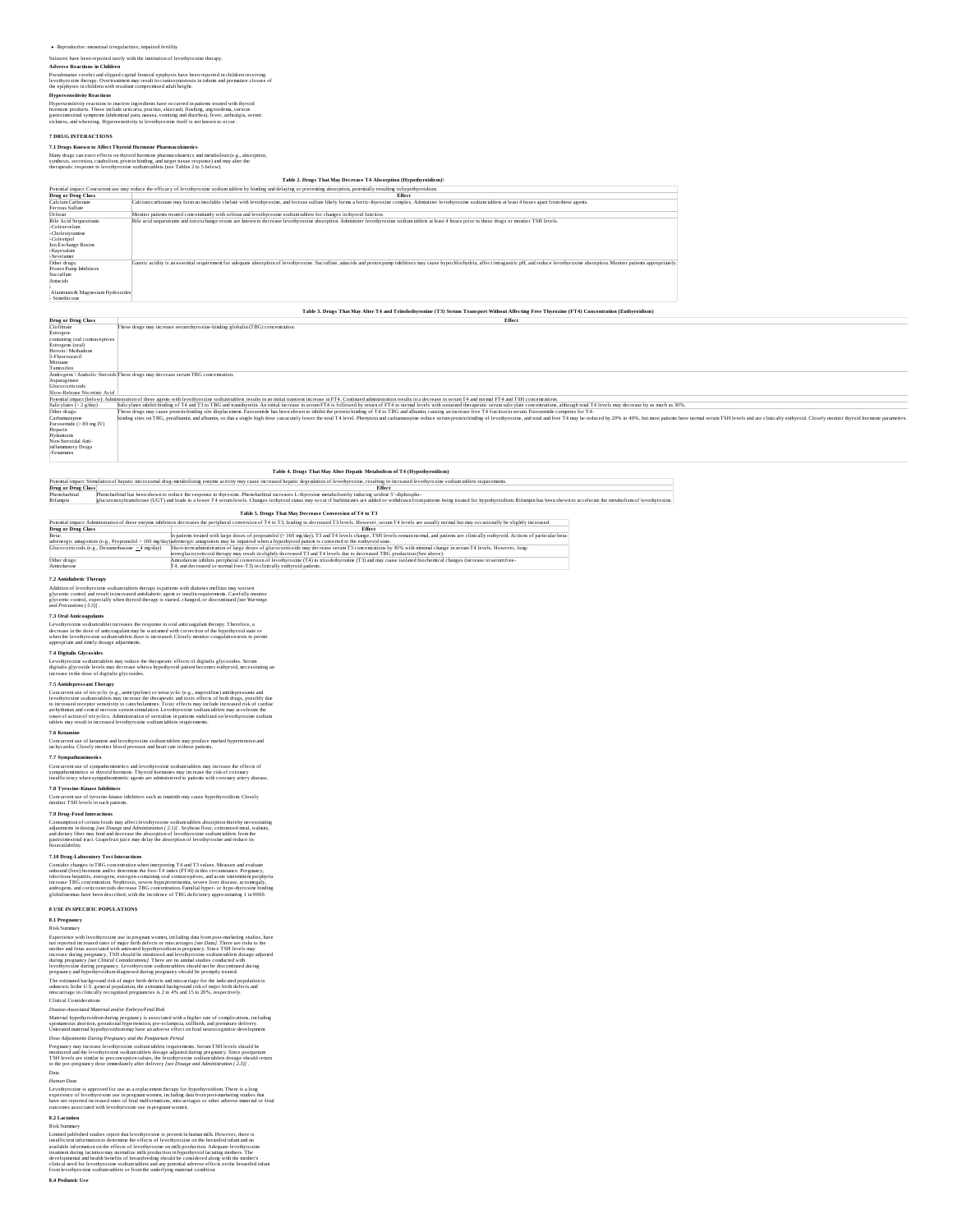The initial dose of levothyroxine sodium tablets varies with age and body weight. Dosing adjustments<br>are based on an assessment of the individual patient's clinical and laboratory parameters [see Dosage and<br>Administration

In children in whom a diagnosis of permunent hypothyroidism has not been established, discontinue<br>levothyroxine sodium tablets administration for a trial period, but only after the child is at least 3 years<br>of age. Obtain

Contextial Maxednavadian (Net Dowaye ond Administration) (23, 2.45)<br>Rapid restoration of normal serum T4 c oncentrations is essential (or preventing the adverse effects of<br>congenial hypodiyendism on intellectual developmen

Closely monitor parisents to avoid undertextment or overtreatment Undertreatment may have deleterious effects on intellectual development and linear growth. Overtreatment is socciated with<br>effects on intellectual developme

Treated children may manifest a period of catch-up growth, which may be adequate in some cases to<br>normalize adult height. In children with severe or prolonged hypothyroidism, catch-up growth may not<br>be adequate to normaliz

8.5 Gerätaric Use<br>Because of the increased prevalence of cardiovascular disease among the elderly, initiate<br>levoluyroxium sodium tables at leas than the full replacement dose (see Worming and Precunitors (5.1)<br>and Drosoge

### **10 OVERDOSAGE**

The signs and symptoms of overdosage are those of hyperthyroidism faee Wormings and Precentions (5)<br>and Adverse Reactions (6)] . In addition, confusion and disorieratation may occur. Cerebral embolism,<br>shock, coma, and dea

Reduce the levothyroxine sodium tablets dose or discontinue temporarily if signs or symptoms of<br>overdosage occur. Initiate appropriate supportive treatment as dictated by the patient's medical status.<br>For current informati

### **11 DESCRIPTION**

Levothyroxine sodium tablets USP contain symbreis crystalline L-3,3°,5,5" tertaiodothyronine sodium<br>salt [levothyroxine (T4) sodium]. Synthetic T4 is chemically identical to that produced in the human<br>thyroid gland. Levoth

$$
\mathbf{u}^{\text{max}} = \mathbf{u}^{\text{max}} + \mathbf{u}^{\text{max}} + \mathbf{u}^{\text{max}}
$$

Levothyroxine sodium tables USP for oral administration are supplied in the following strengths: 25<br>mrg, 5.0 mrg, 75 mrg, 8.8 mrg, 100 mrg, 112 mrg, 125 mrg, 137 mrg, 150 mrg, 175 mrg, 200 mrg, 200<br>300 mrg. Each levothyrox

| Strength (mcg) | Color additive(s)                                                                                                                 |
|----------------|-----------------------------------------------------------------------------------------------------------------------------------|
| 25             | FD&C Yellow No. 6 Aluminum Lake                                                                                                   |
| 50<br>75       | FD&C Blue 1 Aluminum Lake                                                                                                         |
|                | FD&C Red No. 40 Aluminum Lake, FD&C Blue No. 2 Aluminum Lake                                                                      |
| 88             | FD&C Yellow No. 6 Aluminum Lake ", FD&C Blue No. 1 Aluminum Lake, D&C<br>Yellow No. 10 Aluminum Lake                              |
| 100            | FD&C Yellow No. 6 Aluminum Lake ". D&C Yellow No. 10 Aluminum Lake                                                                |
| 112<br>125     | D&C Red No 27 Aluminum Lake                                                                                                       |
|                | FD&C Yellow No. 6 Aluminum Lake ", FD&C Blue No. 1 Aluminum Lake, FD&C Red<br>No. 40 Aluminum Lake, FD&C Blue No. 2 Aluminum Lake |
| 137            | FD&C Blue No. 1 Aluminum Lake                                                                                                     |
| 150            | FD&C Blue No. 2 Aluminum Lake                                                                                                     |
| 175            | FD&C Blue No. 1 Aluminum Lake, D&C Red No. 27 Aluminum Lake                                                                       |
| 200            | FD&C Red No. 40 Aluminum Lake                                                                                                     |
| 300            | FD&C Yellow No. 6 Aluminum Lake *. FD&C Blue No. 1 Aluminum Lake, D&C                                                             |
|                | Yellow No. 10 Aluminum Lake                                                                                                       |

Levothyroxine sodium tablet USP meets USP Dissolution Test 2.

**12 CLINICAL PHARMACOLOGY**

T2J. Mechanism of Action<br>Thyroid hormones exert their physiologic actions through control of DNA transcription and protein<br>responses Transchapponing (T3) and L-dryoxine (T4) diffuse into the cell mechanism and bird to thyr

**12.2 Pharmacodynamics**<br>Oral levothyroxine sodium is a synthetic T4 hormone that exerts the same physiologic effect as<br>endogenous T4, thereby maintaining normal T4 levels when a deficiency is present.

# **12.3 Pharmacokinetics**

Absorption of orally administered T4 from<br>the gastroinnessinal tract ranges from 40% to B0%. The majority of the level<br>why majority of the level with the state is absorbed from the jejinum and upper litem. The<br>relative bi

Circularing throvid hormoes are greater than 97% bound to plasma proving, including throvides<br>bounding plobain (TBC), throvides handled preachasing the space of the<br>space space space of the space section of the space of t

# Elimination

Metabolism<br>The Showly eliminated (see Table 7). The major pathway of thyroid hormone metabolism is through<br>A risk slowly eliminated (see Table 7). The major state of the state of the state of the state of the state of<br>abov

Thyroid hormones are primarily eliminated by the kidneys. A portion of the conjugated hormone<br>reaches the colon unchanged and is eliminated in the feces. Approximately 20% of ⊤4 is eliminated in<br>the stool. Urinary excreti

|  | the stool, UTIMPY excretion of 14 decreases |  |  |
|--|---------------------------------------------|--|--|
|  |                                             |  |  |
|  |                                             |  |  |

|                               | Table 7. Pharmacokinetic Parameters of Thyroid Hormones in Euthyroid Patients          |         |       |
|-------------------------------|----------------------------------------------------------------------------------------|---------|-------|
| Hormone                       | Ratio in Thyroglobulin Biologic Potency   t <sub>1/2</sub> (days) Protein Binding (%)* |         |       |
| Levothyroxine (T4)            | 10 to 20                                                                               | 6 to 71 | 99.96 |
| Liothyronine (T3)             |                                                                                        | < 2     | 99.5  |
| * Includes TBG, TBPA, and TBA |                                                                                        |         |       |
|                               | <sup>†</sup> 3 to 4 days in hyperthyroidism. 9 to 10 days in hypothyroidism            |         |       |

**13 NONCLINICAL TOXICOLOGY**

**13.1 Carcinogenesis, Mutagenesis, Impairment of Fertility**

Standard animal studies have not been performed to evaluate the carcinogenic potential, mutagenic<br>potential or effects on fertility of levothyroxine.

### **16 HOW SUPPLIED/STORAGE AND HANDLING**

Levothyroxine sodium tablets USP are round, colored, scored and debossed with following debossing details on one side and break-line on other side. They are supplied as follows:

| (mce) | Strength   Color/Shape Debossing NDC# for |      | Details bottles of 30 |  |
|-------|-------------------------------------------|------|-----------------------|--|
| 175   | Lilac/Round                               | 1.25 | 70934-520-30          |  |

# **Storage Conditions**

Store at 25°C (77°F); excursions permitted to 15° to 30° C (59° to 86° F) [see USP Controlled Room Temperature]. Levothyroxine sodium tablets USP should be protected from light and moisture.

╅

- IP PATTENT COUNSELING INTO TANDATION<br>  $\mathbf{A}$  and  $\mathbf{B}$  and  $\mathbf{B}$  and  $\mathbf{B}$  and  $\mathbf{B}$  and  $\mathbf{B}$  and  $\mathbf{B}$  and<br>  $\mathbf{B}$  and  $\mathbf{B}$  and  $\mathbf{B}$  and  $\mathbf{B}$  and  $\mathbf{B}$  and  $\mathbf{B}$  and<br>  $\mathbf{B}$  and
- 
- Instruct patients to notify their healthcare provider if they are pregnant or breastfeeding or are thinking of becoming pregnant while taking levothyroxine sodium tablets.
- 

*Important Information* Inform patients that it may take several weeks before they notice an improvement in symptoms.